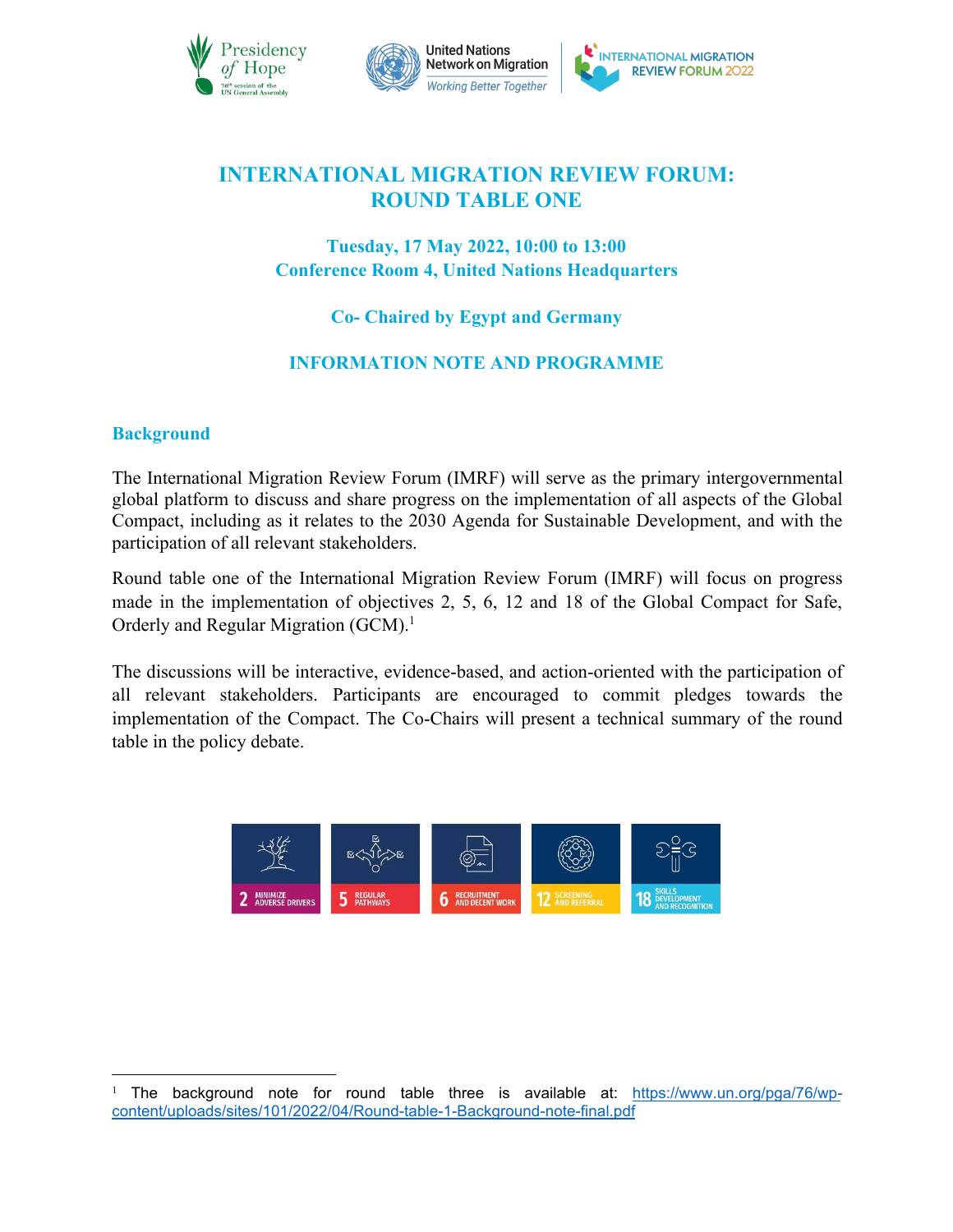





## **PROGRAMME**

| 10:00 | <b>Opening</b><br>Remarks by the Co-Chairs:<br>1. H.E. Mr. Tobias Lindner, Minister of State at the Federal Foreign Office,<br>Germany<br>2. Ambassador Neveen E Husseiny, Deputy Assistant Foreign Minister for<br>Migration, Refugees and Combatting Trafficking in Persons, Ministry of<br>Foreign Affairs, Egypt                                                                                                                                                                                                                                                                                                                                                                                 |
|-------|------------------------------------------------------------------------------------------------------------------------------------------------------------------------------------------------------------------------------------------------------------------------------------------------------------------------------------------------------------------------------------------------------------------------------------------------------------------------------------------------------------------------------------------------------------------------------------------------------------------------------------------------------------------------------------------------------|
| 10:10 | <b>Keynote speakers</b><br>1. Ms. Pefi Kingi, Governance Advisor, South Pacific Islander Organization<br>2. Mr. Achim Steiner, Administrator, United Nations Development<br>Programme                                                                                                                                                                                                                                                                                                                                                                                                                                                                                                                |
| 10:20 | <b>Moderated panel discussion</b><br><i>Moderator:</i> Ms. Kathleen Newland, Co-Founder of the Migration Policy Institute<br>Panellists:<br>1. Ms. Marta Youth, Principal Deputy Assistant Secretary, Bureau of<br>Population, Refugees, and Migration, United States Department of State<br>2. Ms. Sarah Lou Arriola, Undersecretary at the Department of the Foreign<br>Affairs, Philippines<br>3. Ms. Michelle Leighton Chief, Labour Migration Branch, International<br>Labour Organization<br>4. Mr. Mamadou Diallo, Deputy Secretary-General, International Trade<br><b>Union Confederation</b><br>5. Mr. Roberto Suarez Santos, Secretary-General, International Organization<br>of Employers |
| 10:45 | <b>Interactive discussion</b><br>Interventions from the floor                                                                                                                                                                                                                                                                                                                                                                                                                                                                                                                                                                                                                                        |
| 12:35 | <b>Responses and final remarks by panellists</b>                                                                                                                                                                                                                                                                                                                                                                                                                                                                                                                                                                                                                                                     |
| 12:50 | <b>Closing</b><br>Remarks by the Co-Chairs:<br>1. Ambassador Neveen E Husseiny, Deputy Assistant Foreign Minister for<br>Migration, Refugees and Combatting Trafficking in Persons, Ministry of<br>Foreign Affairs of Egypt<br>2. H.E. Mr. Tobias Lindner, Minister of State at the Federal Foreign Office,<br>Germany                                                                                                                                                                                                                                                                                                                                                                               |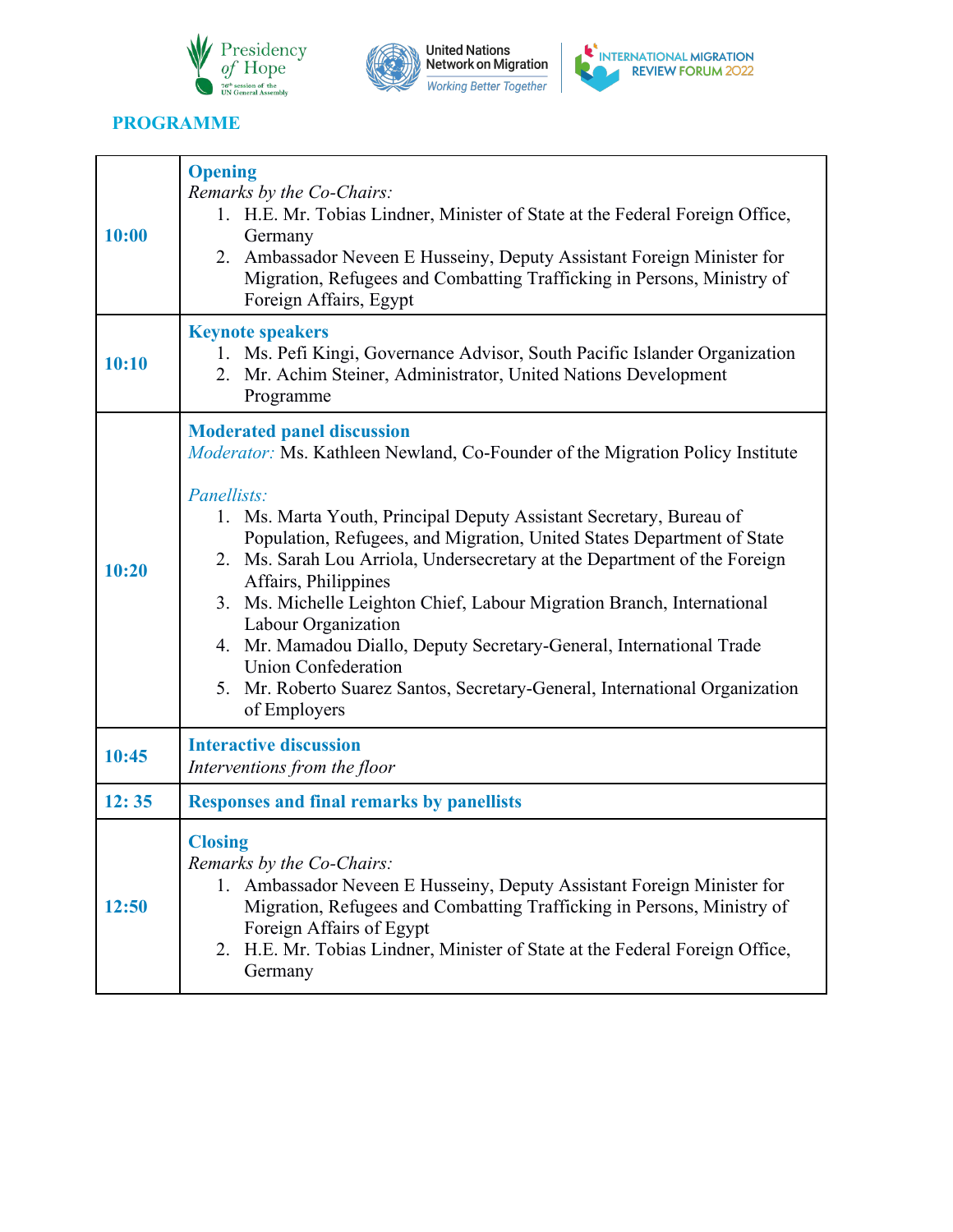



## **Biography of co-chairs**

### **H.E. Mr. Tobias Lindner, Minister of State at the Federal Foreign Office, Germany**



Dr Tobias Lindner has been Minister of State at the Federal Foreign Office since 8 December 2021. His regional competence covers transatlantic relations, relations with Belarus, Moldova, Russia and Ukraine, the Asia Pacific region, the Near and Middle East and Latin America. Tobias Lindner focuses on security policy issues and is committed to the further development of the rules based international order, to the strengthening of the United Nations and to a feminist foreign policy. He advocates for a strong role for Germany in civilian crisis prevention, humanitarian assistance and peace mediation. Tobias Lindner also works on

structural issues such as the digital transformation, gender equality, diversity and budget issues.

## **Ambassador Neveen Elhusseiny, Deputy Assistant Foreign Minister for Migration, Refugees and Combatting Human Trafficking, Ministry of Foreign Affairs of Egypt**



Ambassador Neveen Elhusseiny is the Deputy Assistant Foreign Minister for Migration, Refugees and Combatting Human Trafficking at the Egyptian Ministry of Foreign Affairs. She has been working on these issues for around four years and has participated in the process leading to the adoption of the Global Compact for Safe, Orderly and Regular Migration. Ms. Elhusseiny started her career as a diplomat almost 25 years ago, where she dealt with various files including Human Rights, Egypt-US relations, the Peace Process in the Middle East, as well as Asian Affairs. Ms. Elhusseiny graduated from Cairo University in 1996

with a major in political science. She has two Master's Degrees from Cairo University, focusing on Development and from LSE with a focus on Human Rights Law. She is particularly interested in gender and public policy, as well as development.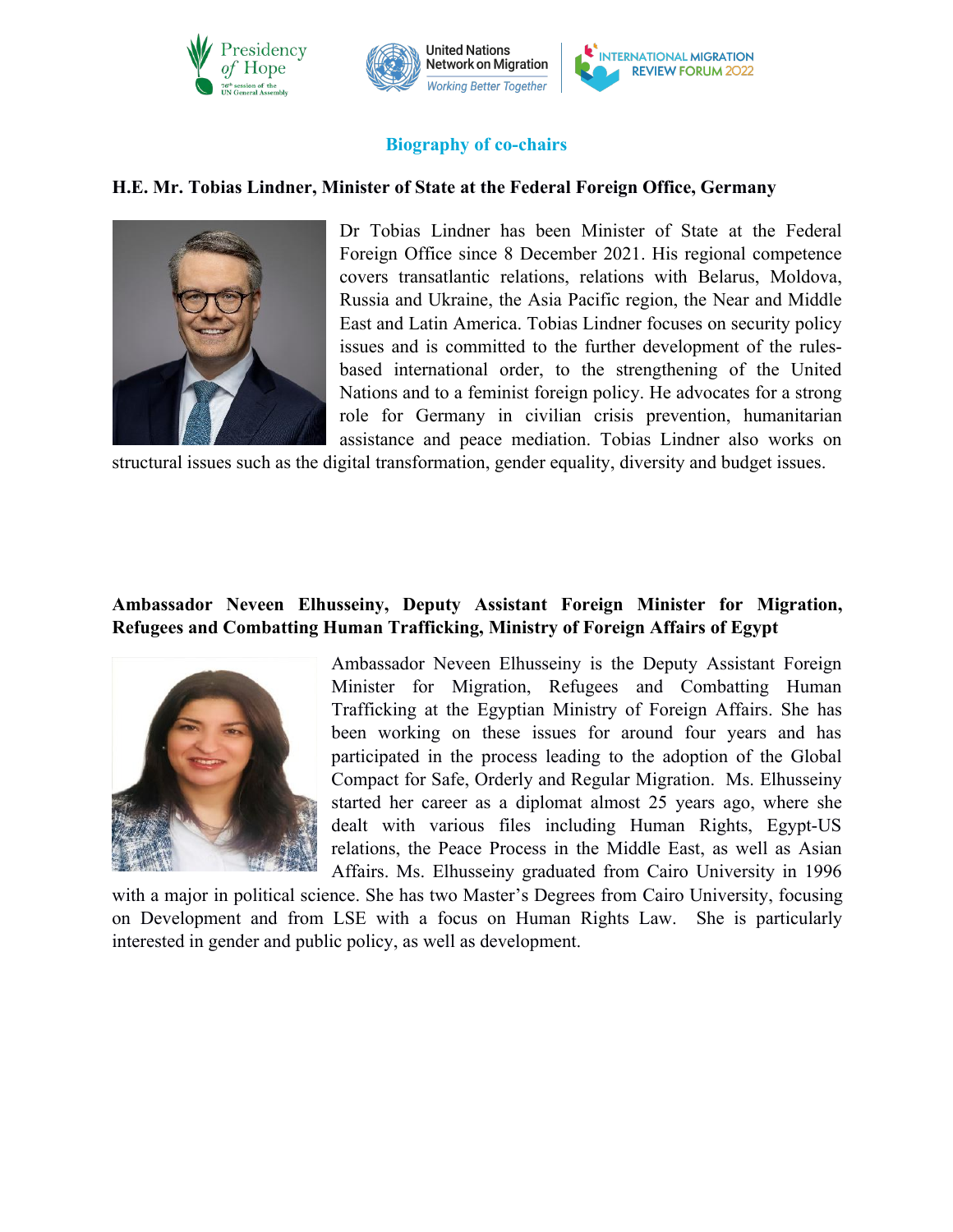



### **Biographies** of keynote speakers

#### **Ms. Pefi Kingi**



Pefi is a daughter of Niue (the "Rock of Polynesia"); a Pacific civil society leader; Pacific women's human rights defender; indigenous Pacific languages activist; and recipient of a QSM, awarded by Aotearoa New Zealand. Currently, she serves the role of Pacific focal point migration; a Fellow of the Professor Gary Foley Scholarship, Victoria University, Australia; previously, a Fellow of the NZ Winston Churchill Fellowship and the NZ Fulbright Ngà Pae Màramatanga Award. She is a Pacific social-cultural development expert with a background in education, school development and school inspectorate; management of the first Pacific mental health service in the Pacific region; and public health management in

problem gambling. She is the founder of PacificwinPacific and the Pacific Australian Women's Association (PAWA); co-founder of NAVA, the Niue Australian Vagahau Association; an Associate of the Migrant Forum in Asia (MFA); steering group member of the Migrant Women Forum under MFA and supporter of the 'People's Migration Challenge'. A member of the Global Civil Society Action Committee on Migration (under ICMC); steering group member of the Climate Migration and Displacement Platform; and member of the Non-State Actors Network, Pacific Islands Forum. Pefi works with support from the Pacific Islands Association of Non-Government Organisations (Fiji), Pacific Conference of Churches (Fiji) and other civil society groups (Pacific-wide) for the benefit of maintaining a #BluePacific.

#### **Mr. Achim Steiner**



Achim Steiner became UNDP Administrator on 19 June 2017. The United Nations General Assembly confirmed his appointment following his nomination by Secretary-General António Guterres. In April 2021, the General Assembly confirmed his appointment to a second four-year term beginning in June 2021. Mr. Steiner is also the Vice-Chair of the UN Sustainable Development Group, which unites 40 entities of the UN system that work to support sustainable development. Over nearly three decades, Achim Steiner has been a global leader on sustainable development, climate resilience and international cooperation. He has worked tirelessly to champion sustainability, economic growth and equality for the vulnerable, and has been a vocal advocate for the Sustainable Development Goals.

Prior to joining UNDP, he was Director of the Oxford Martin School and Professorial Fellow of Balliol College, University of Oxford. Mr Steiner has served across the United Nations system, looking at global challenges from both a humanitarian and a development perspective. He led the United Nations Environment Programme (2006-2016), helping governments invest in clean technologies and renewable energy. He was also Director-General of the United Nations Office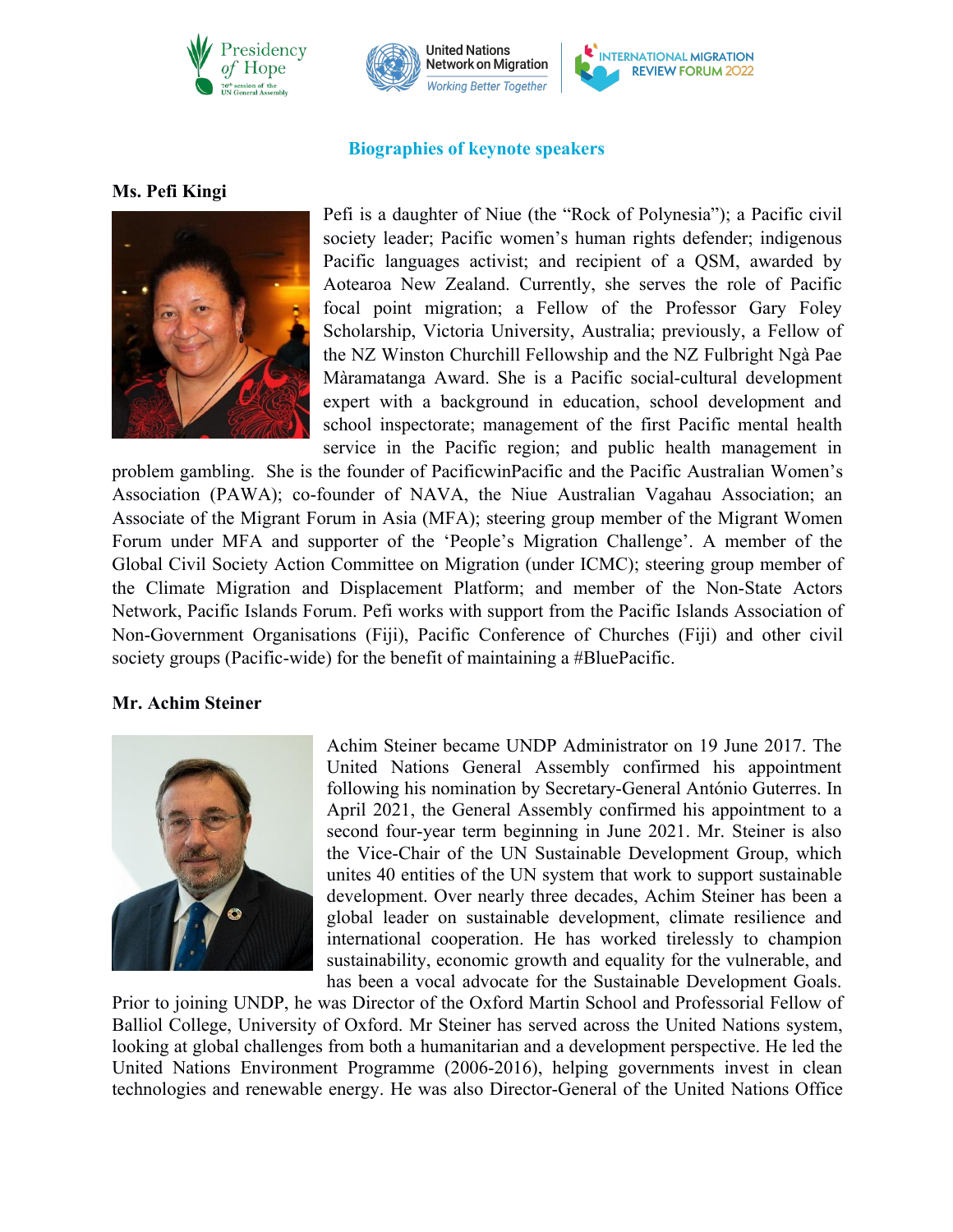





at Nairobi. Achim Steiner previously held other notable positions including Director General of the International Union for the Conservation of Nature, and Secretary General of the World Commission on Dams. Achim Steiner has lived and worked in Africa, Asia, the Middle East, Europe, Latin America, and the United States. He graduated in Philosophy, Politics and Economics (MA) from Worcester College, Oxford University and holds an MA from the University of London/School of Oriental and African Studies (SOAS). Biography of Moderator

### **Ms. Kathleen Newland**



Kathleen Newland is a senior fellow and co-founder of the Migration Policy Institute (MPI), where she focuses on the governance of international migration, the relationship between migration and development, and refugee protection. Previously, she was a Senior Associate at the Carnegie Endowment for International Peace, a member of the International Relations (International Political Economy) faculty at the London School of Economics, and Special Assistant to the Rector of the United Nations University. She has worked as a consultant to UNHCR,

IOM, UNDP, ILO, UNICEF, the World Bank and, on three separate assignments, for the Office of the Secretary-General of the United Nations, among others. Ms.Newland is author or editor of nine books, including most recently *All at Sea: The Policy Challenges of Maritime Migration,* as well as numerous reports, policy papers, articles, and book chapters. Her most recent report is *Destination-Country Policies to Foster Diaspora Engagement in Development (Migration Policy Institute, April 2022).* Ms. Newland serves on the Board of Directors of Kids in Need of Defense (KIND), a non-profit organization that provides assistance to unaccompanied migrant and refugee children, and has been a member of the boards of the International Rescue Committee, the Foundation for The Hague Process on Migrants and Refugees, the Migration Policy Institute, the Stimson Center, USA for UNHCR, and the Women's Refugee Commission. She was educated at Harvard University, Princeton University's School of Public and International Affairs, and the London School of Economics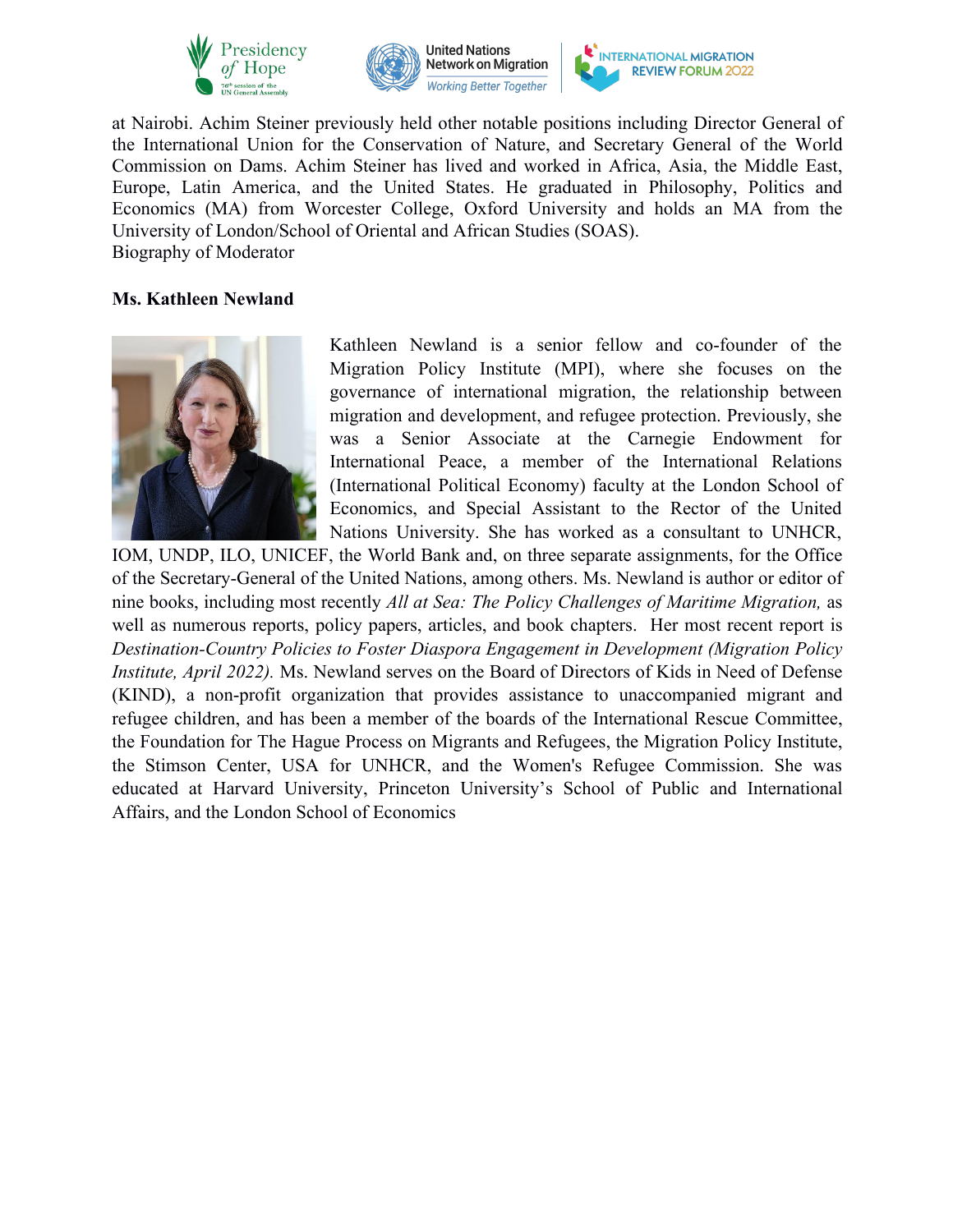



## **Biographies** of Panellists

## **Ms. Marta Youth**



Marta Youth joined the Bureau of Population, Refugees, and Migration (PRM) as Deputy Assistant Secretary in November 2020 and assumed the role of Principal Deputy Assistant Secretary in April 2022. She has responsibility for humanitarian assistance programs and also oversees the Office of International Migration. Ms. Youth was previously the Director of Central American Affairs in the Bureau of Western Hemisphere Affairs. Prior assignments include Director of the Office of Europe, Central Asia, and the Americas in PRM from 2017 to 2019; Deputy Chief of Mission at U.S. Embassy Managua, Nicaragua from 2014 to 2017; and Economic Counselor at the U.S. Embassy in Ottawa, Canada from 2011

to 2014. She also worked at the U.S. Embassy in Quito, Ecuador as Press Attaché from 2008 to 2011. Ms. Youth also served overseas at the U.S. Embassy in Madrid, Spain as a Trade Officer from 2000 to 2004 and at the U.S. Consulate in Chennai, India as a Consular Officer from 1992 to 1994. During her State Department career additional Washington, DC assignments included Country Assistance Coordinator for Russia and Moldova, South Africa Desk Officer, and Portugal, Malta, and Vatican City Desk Officer. She has also been assigned twice to the State Department's Economic and Business Affairs Bureau. Ms. Youth has been a Foreign Service Officer for more than 25 years and is a member of the Senior Foreign Service. She has a B.A. in Political Science and Economics from St. Peter's University in New Jersey and pursued graduate studies at the Johns Hopkins University School of Advanced International Studies (SAIS) in Bologna, Italy and Washington, DC.

#### **Ms. Sarah Lou Arriola**



Sarah Lou Ysmael Arriola has close to 24 years of extensive government and non-government managerial experience in the field of human rights, migration management, women's rights, accountability of public officers, legislation, and political management. She is the youngest and the first woman appointed as Undersecretary/Deputy Minister for Migrant Workers' Affairs of the Department of Foreign Affairs (DFA). During the COVID-19 pandemic, she used Facebook to conduct town hall meetings to reach out to more than 10

million Filipino migrants around the world. Her office in the DFA facilitated the unprecedented and continuing mass repatriation of distressed Filipino migrants which has brought home close to 460,000 Filipinos to date. Less than two years into her assumption as Foreign Affairs Undersecretary, she was awarded by the President of the Republic of the Philippines the Grand Cross (Gawad Mabini, Dakilang Kamanong) on June 26, 2019 – in recognition of her extraordinary contribution in leading the Philippine delegation during the negotiations of the Global Compact for Safe, Orderly and Regular Migration, her relentless advocacy for labour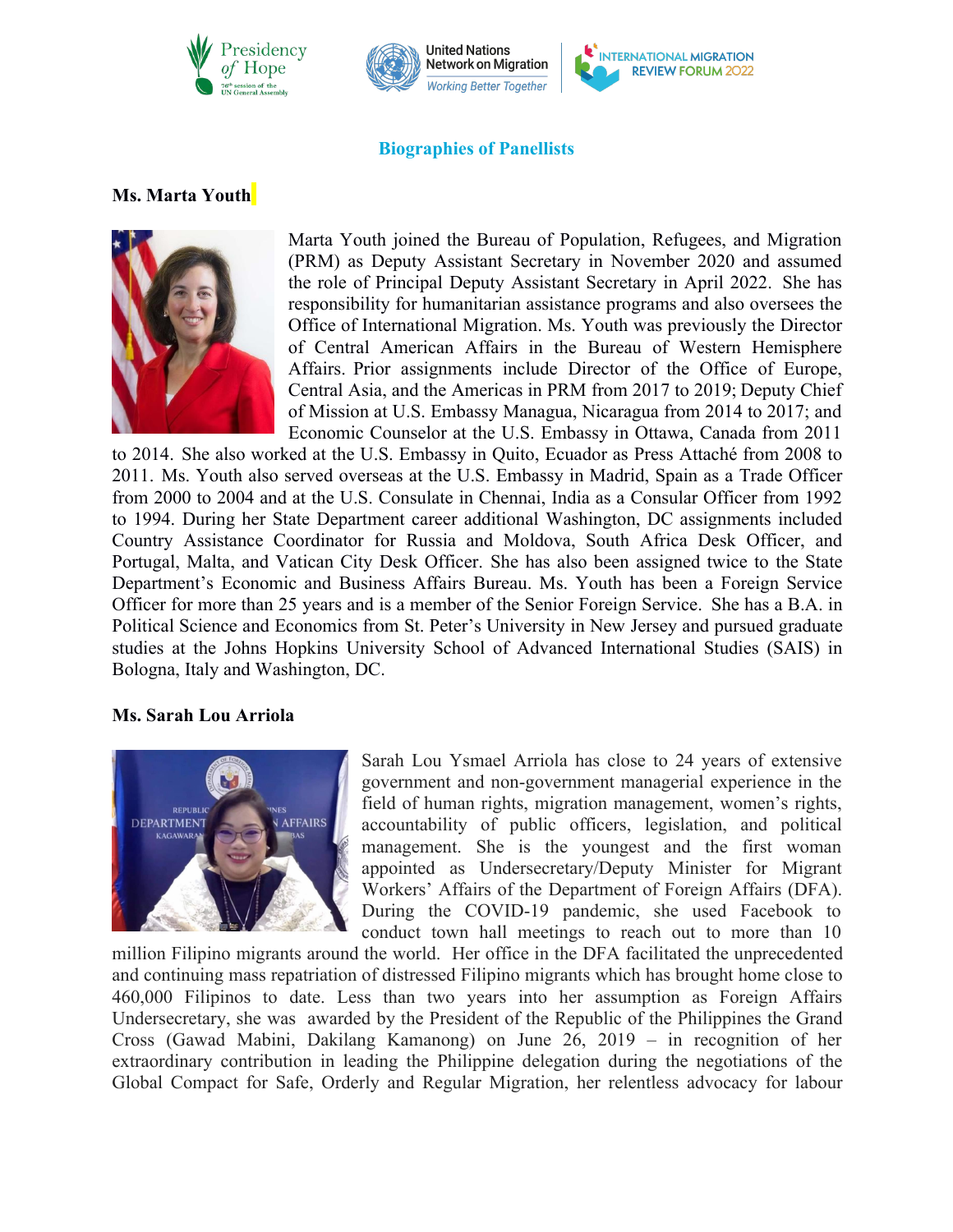



reforms in the Middle East, and her fast, responsive, and adequate assistance to distressed Filipino migrants.

### **Mr. Mamadou Diallo**



Mamadou Diallo was born in Dagana (Senegal) on 15 August 1954. He began his career as a philosophy teacher before becoming Social Affairs Advisor at the Ministry of Health and Social Action and Coordinator for the UNICEF/Senegalese government programme for "Children in Need", and then a member of the Economic and Social Council in the capacity of workers' representative. He became active in the trade union movement in 1981 when working as a trainee teacher. He became General Secretary of the SYPROS teachers' union in 1995. In 1996 he was elected Confederal Secretary in Charge of Administration of the

Confédération Nationale des Travailleurs du Sénégal (CNTS) and in 1999 went on to become Confederal Secretary for Education and Training and Director of the confederation's National Workers' Education Institute (INEFO). He joined the ICFTU in Brussels in 2003 as the head of the Trade Union Development Cooperation and Education Unit. Following the founding of the ITUC, he became the head of Trade Union Development Cooperation and Education, ITUC- Africa Coordinator and Director of the Human and Trade Union Rights Department. He was elected Deputy General Secretary of the ITUC in December 2017.

### **Mr. Roberto Suarez Santos**



Roberto Suárez Santos was appointed Secretary-General of the International Organisation of Employers (IOE) on 26 October 2018, having held the post of Deputy Secretary-General since December 2012. Prior to joining the IOE, Roberto was ILO Programme Director for the promotion of youth employment in the Maghreb region. He previously worked at the Spanish Confederation of Employers' Organisations in areas ranging from comparative labour policies and labour relations to youth unemployment and social and employment policy. He was BUSINESSEUROPE's Vice President

for Labour Affairs for several years. He also was Vice-President of Business at OECD's Employment and LabourAffairs Committee, and a member of various follow-up committees for the European Social Fund and the EU Economic and Social Committee. Roberto's experience extends to academia, having served as associate professor of European Social Law at both the Universidad Complutense de Madrid and the Universidad Pontificia de Comillas in Spain. Roberto is a lawyer with experience in European and international labour law, as well as in international relations.